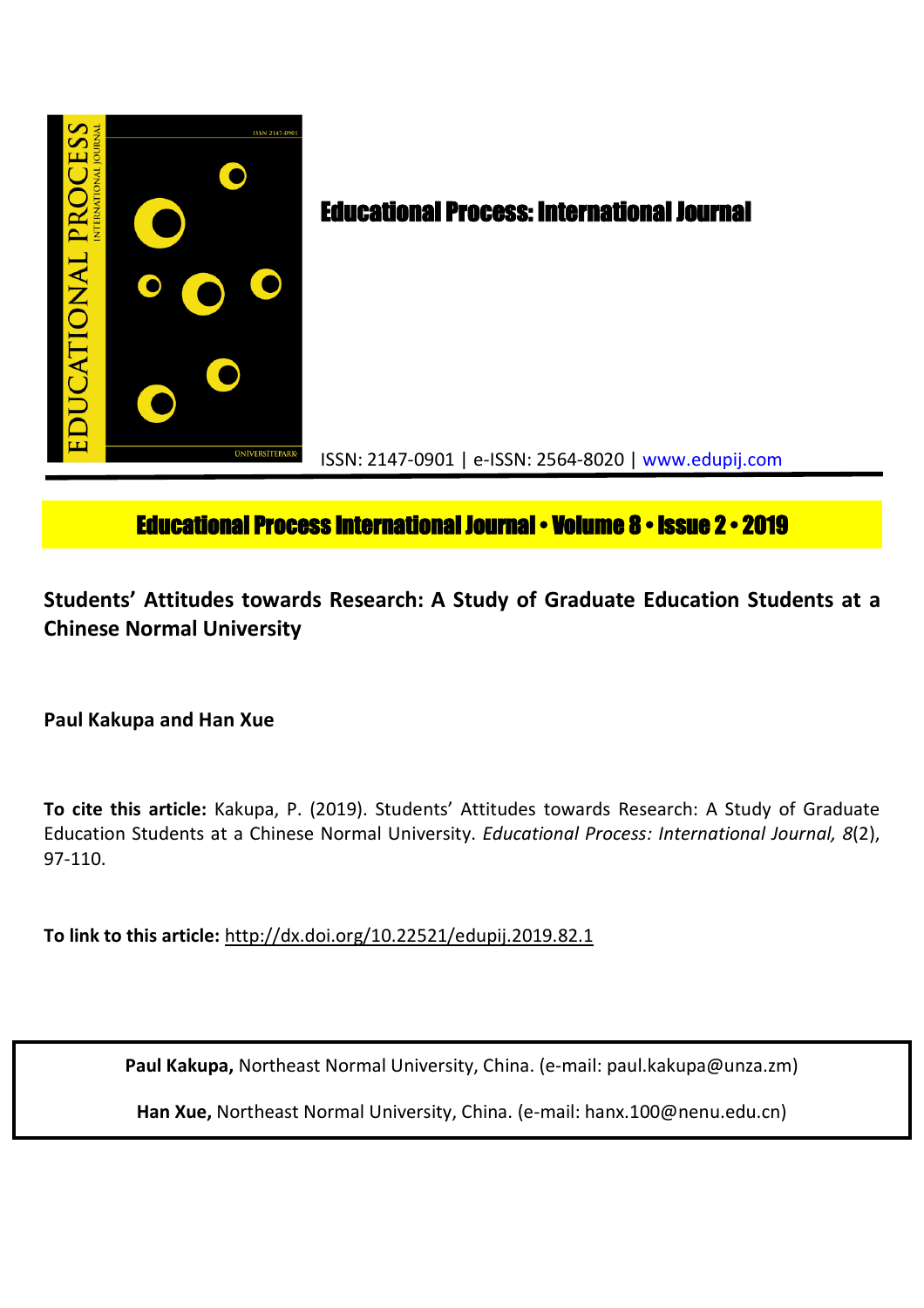## **Students' Attitudes towards Research: A Study of Graduate Education Students at a Chinese Normal University**

## PAUL KAKUPA and HAN XUE

#### **Abstract**

This study examined graduate education students' attitudes towards research, and explored the demographic factors associated with those attitudes. Using Papanastasiou's (2014) Revised Attitude towards Research (R-ATR) scale, the study collected data from 100 graduate students of an Education Faculty at a university in northern China. The results showed that the students had moderately positive attitudes towards research. A comparison between Doctoral and Master's degree students revealed that the former had significantly more positive research attitudes, higher self-efficacy, and lower research anxiety than the latter. An increase in the number of research courses taken was significantly associated with lesser research anxiety. Students' generalized self-efficacy was positively associated with their overall attitudes towards research. There was no significant relationship found between age and attitudes towards research. The study concludes by making suggestions about the need to enhance students' positive research attitudes as a means to eliminating research anxiety.

**Keywords:** research disposition, research anxiety, attitudes, research methods, research usefulness, attitudes toward research, generalized self-efficacy.



EDUPIJ • ISSN 2147-0901 • e-ISSN 2564-8020 Copyright © 2019 by ÜNİVERSİTEPARK edupij.com

 $\mathcal{L}^{\text{max}}$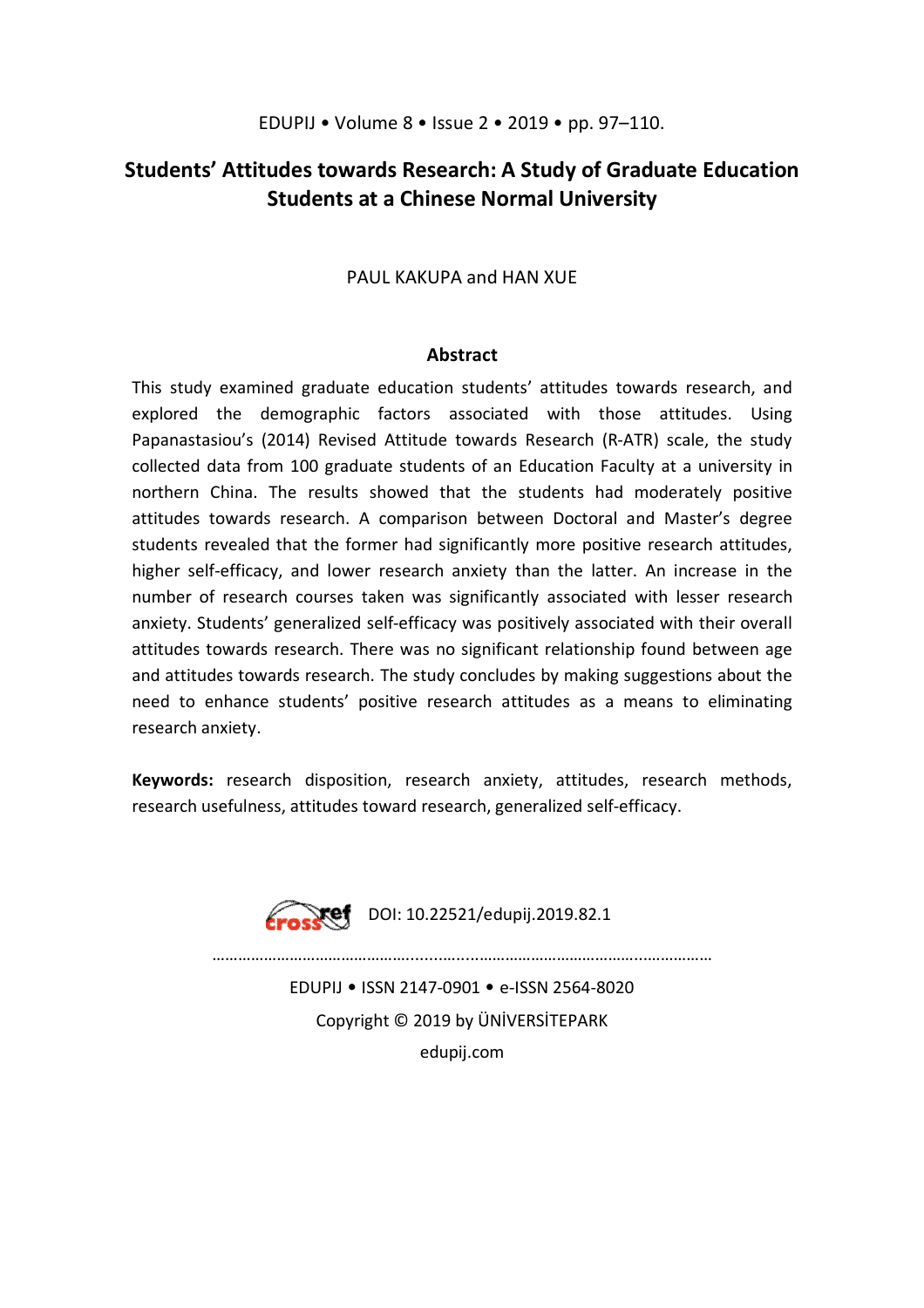#### **Introduction**

Graduate education is the level of education taken beyond that of the bachelor's degree. A key component of this educational level is research, which often culminates into either a Master's or Doctoral degree thesis or dissertation. Graduate education equips students with the necessary skills, knowledge and other competencies for independent research work. However, the ability to undertake research is not driven by the acquisition of research knowledge and skills alone; the affective component is equally key in this process. Despite having relevant research knowledge, individual feelings of anxiety and negativity about performing research can negatively impair the whole process of research. Feelings of fear, discomfort, and worry (anxiety), in particular, can breed negative attitudes towards research (Williams & Coles*,* 2003). These negative attitudes can, in turn, leave graduate students feeling dejected, and unable to fulfil the research requirements of their degree programs on time (Rezaei & Zamani-Miandashti, 2013). Several studies have found that anxiety or attitudes towards a particular course (such as research), can have serious implications on the learning process and academic performance of students (Elmore & Lewis, 1991; Ma, 1995; Onwuegbuzie & Wilson, 2003; Papanastasiou & Zembylas, 2008; Wise, 1985; Woelke, 1991; Zeidner, 1991).

Research has revealed that many university students transfer their negative attitudes and feelings about research to the research methods courses themselves (Papanastasiou, 2014). This may, therefore, influence the amount of time, effort and commitment they choose to invest in the course (Papanastasiou, 2005). Other studies have found that negative attitudes towards research are usually associated with negative attitudes towards statistics or mathematics courses (Nasser, 2004; Onwuegbuzie, 2003; Onwuegbuzie & Wilson, 2003; Pan & Tang, 2004). Roberts and Bilderback (1980), in particular, found that the majority of students in statistics classes were anxious. Despite a number of studies highlighting the key role of the affective component in student learning, no studies have been found that have particularly, investigated the research attitudes or anxiety of graduate students within the Chinese context. It is therefore considered necessary to investigate these attitudes so that mechanisms for encouraging or sustaining positive research attitudes among graduate students in China can be devised (Walters, Collie, & Webb, 1988).

Some studies conducted outside of the China context have tended to focus on undergraduate students (Korkmaz, Cole, & Buckley, 2010; Papanastasiou, 2014; Papanastasiou & Zembylas, 2008; Russell, Hancock, & McCullough, 2007) and on statisticsrelated anxiety (Murtonen, 2005; Nasser, 2004; Onwuegbuzie, 2003; Onwuegbuzie & Wilson, 2003; Pan & Tang, 2004). The challenge with these studies is that they cannot be generalized to all countries, as experiences of students vary across contexts. It is against this background that the current study was conducted in order to explore graduate students' attitudes towards research (in general) within the context of a Chinese university. The study adopted the revised version of the Attitudes Towards Research (ATR) scale by Papanastasiou (2014). The scale measures attitudes in three dimensions: Usefulness of Research, Anxiety about Research, and Positive Research Disposition. Information about how students fair on these subscales may provide critical feedback to instructors about the nature of instructional adjustments required to enhance the teaching and learning of research among graduate students.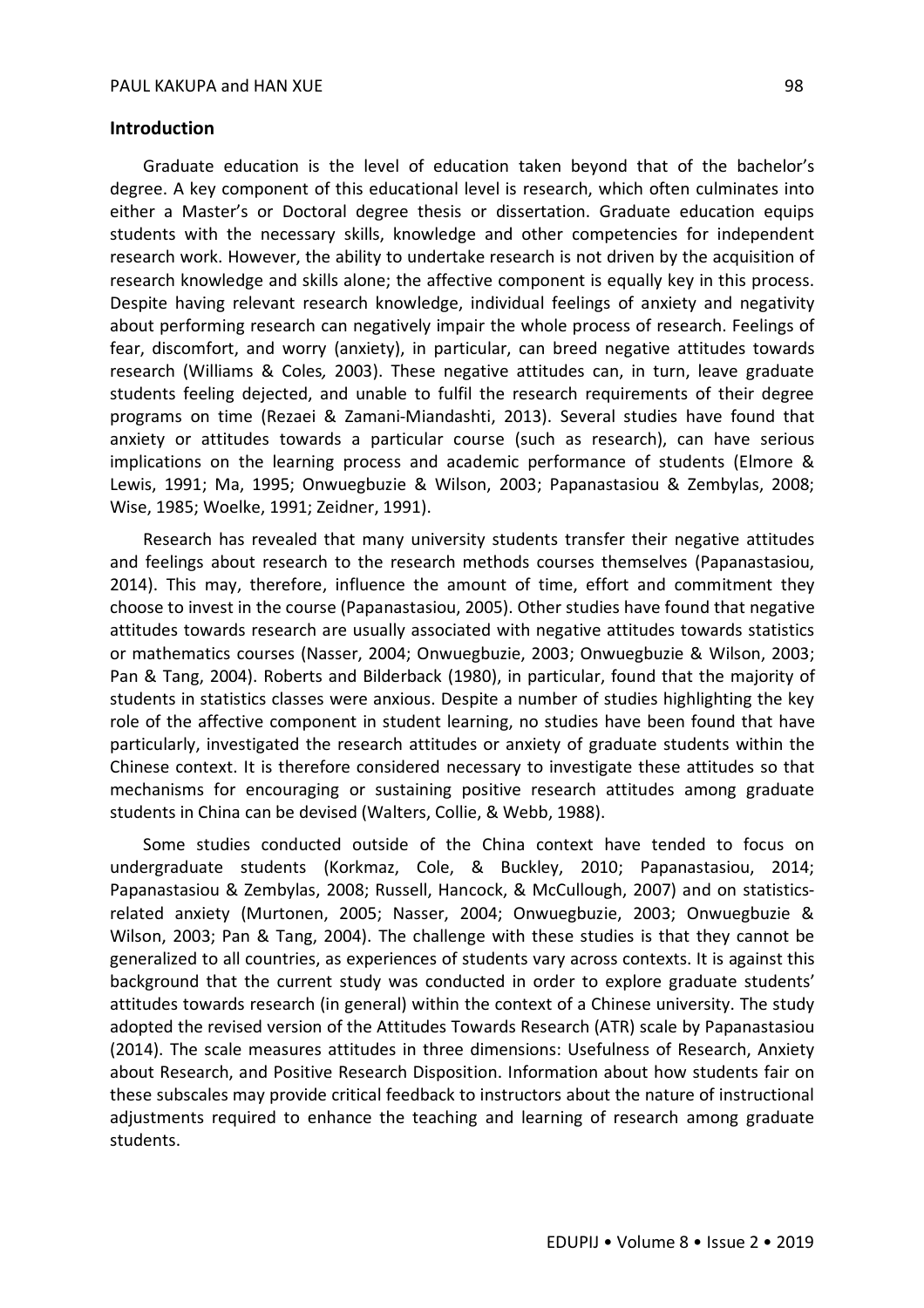*Attitudes toward Research:* Attitudes toward research constitute the positive and negative internalized beliefs or feelings about research. If negative, these feelings are often characterized by anxiety, fear of failing, lower levels of self-efficacy, lack of interest and low performance levels. As observed by researchers, many students harbor negative and anxious feelings about research (Green, Bretzin, Leininger, & Stauffer, 2001; Lazar, 1991; Maschi et al., 2007; Rabatin & Keltz, 2002; Rubin & Babbie, 2011; Secret, Rompf, & Ford, 2003; Wainstock, 1994). These negative attitudes are, to a great extent, influenced by students' beliefs about the role or relevance of research in their personal and professional lives (Bolin, Lee, GlenMaye, & Yoon*,* 2012).

*Usefulness of Research:* While research is increasingly being seen as vital to any professional practice, not all students see it as important to their own personal and professional development (Bolin et al., 2012). Depending on the nature of inherent beliefs about research they may be harboring, some students may or may not see the value of research courses (Pan & Tang, 2004; Rubin & Babbie, 2011). This ultimately, influences their overall research attitudes. Nevertheless, not all hope is lost for such students, as studies have shown that research instructors can play a crucial role in raising students' appreciation of the value of research (Morris, 1992). They can do this by altering their instruction in ways that emphasize real-life application of research (Green et al., 2001). When students clearly see how research applies to their professional practice or daily lives, they will become more aware about its usefulness, and hence, develop more positive attitudes towards it. Royce and Rompf (1992) caution that if research instructors only focus on teaching the usually abstract and highly philosophical concepts, then their students may not easily see the usefulness of research.

*Research Anxiety:* As pointed out earlier, many studies have reported that a number of students exhibit negative attitudes towards research, as they are often fearful, anxious and stressed about research (Korkmaz, et al., 2010; Papanastasiou, 2005, 2014; Papanastasiou & Zembylas, 2008; Russell et al., 2007) and about statistics (Murtonen, 2005; Nasser, 2004; Onwuegbuzie, 2003; Onwuegbuzie & Wilson, 2003; Pan & Tang, 2004). Montcalm (1999) argued that anxiety can potentially prevent students from effectively acquiring research knowledge and skills. It may also prevent them from taking an interest in evaluating and applying research evidence in their own practice. A study by Monahan (1994) found that educational professionals who had previously taken research courses, and had experienced a level of anxiety, completely lost interest in pursuing research projects of their own. Neither were they also interested in taking further courses on research.

*Research Interest:* Alongside research usefulness and anxiety, research interest is the third indicator of attitude towards research that the current study is focused on. Studies have revealed that lack of interest in research is common among students, especially when they cannot see how it applies directly to their practice and daily lives (Moore & Avant, 2008; Wells, 2006; Wells, Maschi, & Yoder-Slater, 2009). Research instructors can, however, bolster students' research interest and confidence by stressing the necessity of research in all spheres of human endeavor. Pan and Tang (2004) note that students' research interest can significantly increase if they are encouraged and provided with a supportive and conducive environment.

*Self-efficacy and attitudes towards research:* While attitudes may be affected by several factors, one such key variable is self-efficacy. Research has shown that students' fear of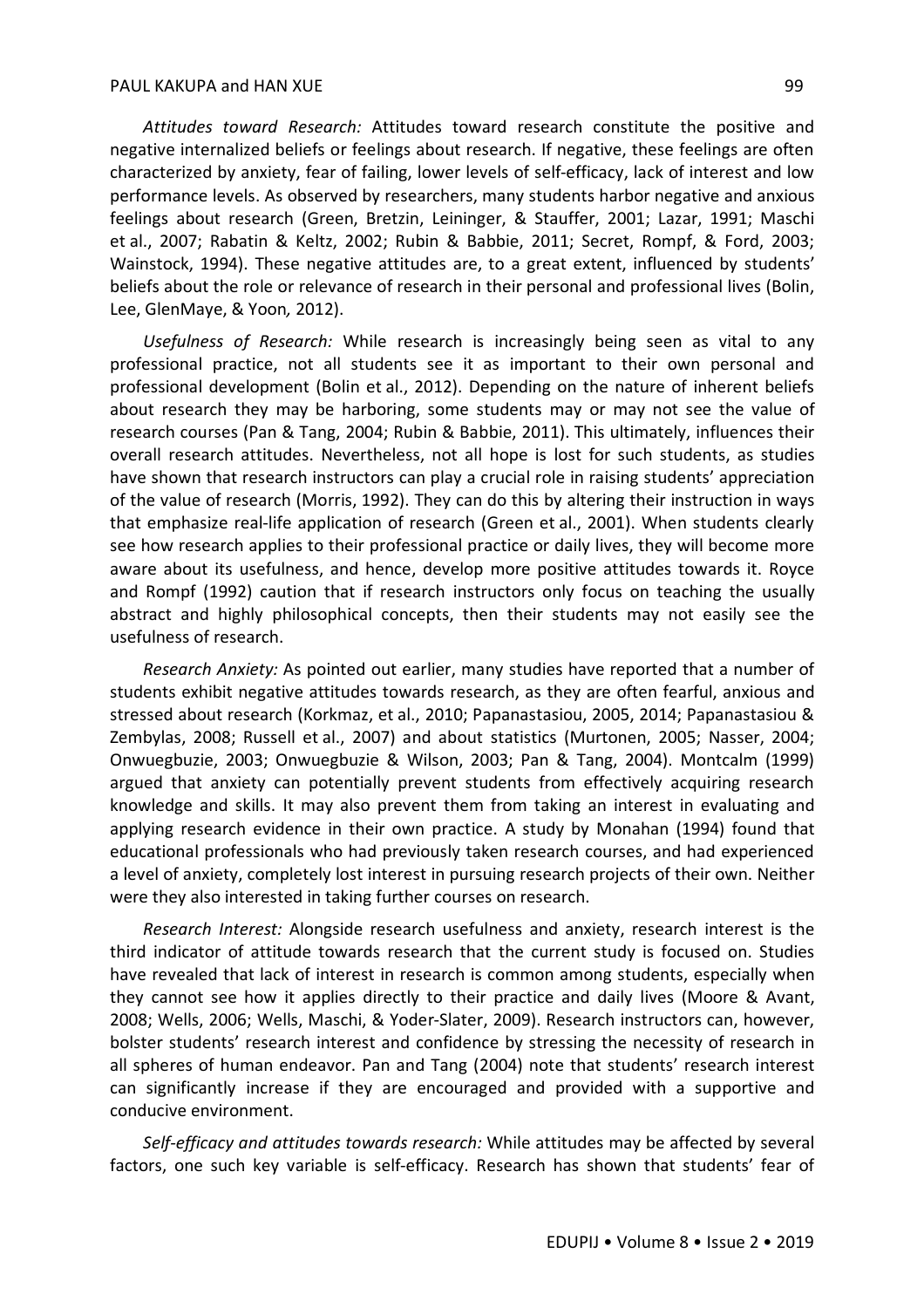failure or self-perceptions about their lack of ability to perform research tasks is related to self-efficacy (Petrovich, 2004). When one's self-efficacy is low, one's sense of confidence about accomplishing a particular task can also be low. Therefore, low self-efficacy is associated with high anxiety. However, students' research self-efficacy can improve if they are constantly provided with opportunities to apply their research knowledge in real-world practice. Unrau and Grinnell (2005), who conducted a study among Social Work students, observed that those students who had low research self-efficacy at the beginning of the semester made significant improvement by the end of the semester.

The purpose of the current study was to investigate graduate students' attitudes towards research, and to explore the factors associated with such attitudes.

## **Methodology**

This was a cross-sectional study conducted at a normal university in Northern China. A total of 100 participants, who were all graduate students at the Faculty of Education during the 2018 spring semester, were conveniently sampled. The Faculty provides the following specializations at the graduate level: Principles of Education; Pre-School Education; Higher Education; Curriculum and Pedagogy; Comparative Education; Rural Education; and, Educational Management. Despite the variance in their specialization, students from these majors attend the same methodology classes. All of the participants in the study were either enrolled in, or had completed the compulsory Introductory Research Methods course offered by the Faculty. The aims of the study were explained to the prospective participants, and informed consent sought prior to distributing the questionnaire. Students were then asked to participate in the study at the end of their initial lesson. Other participants were recruited during one of the Faculty of Education's weekly research seminars. The average time taken to complete the survey was 10 minutes.

The participants' ages ranged from 21 to 44 years, with a mean of 28.22 years and a standard deviation of 5.395. The variable "Age" was, however, later categorized into four groups: 21-25, 26-30, 31-35, and 36+ (see Table 1). Females constituted the majority of the respondents (52%). Additionally, 79% of the respondents were Master's degree students. Over 60% had taken at least two research courses. Since the university admitted both domestic and international students, both types of students were sampled, 54% of which were international. Out of the 120 questionnaires distributed, 100 were returned, representing a response rate of 83.3%.

| <b>Table 1.</b> Define applie information or participants |                |    |    |  |  |  |
|-----------------------------------------------------------|----------------|----|----|--|--|--|
| Variable                                                  |                | n  | %  |  |  |  |
| Age                                                       | $21 - 25$      | 45 | 45 |  |  |  |
|                                                           | $26 - 30$      | 26 | 26 |  |  |  |
|                                                           | $31 - 35$      | 19 | 19 |  |  |  |
|                                                           | $36+$          | 10 | 10 |  |  |  |
| Gender                                                    | Male           | 48 | 48 |  |  |  |
|                                                           | Female         | 52 | 52 |  |  |  |
| Program of Study                                          | Master's       | 79 | 79 |  |  |  |
|                                                           | Doctoral       | 21 | 21 |  |  |  |
| Number of research courses taken                          | 1              | 35 | 35 |  |  |  |
|                                                           | $\overline{2}$ | 65 | 65 |  |  |  |
| <b>Nationality Status</b>                                 | Chinese        | 46 | 46 |  |  |  |

**Table 1.** Demographic information of participants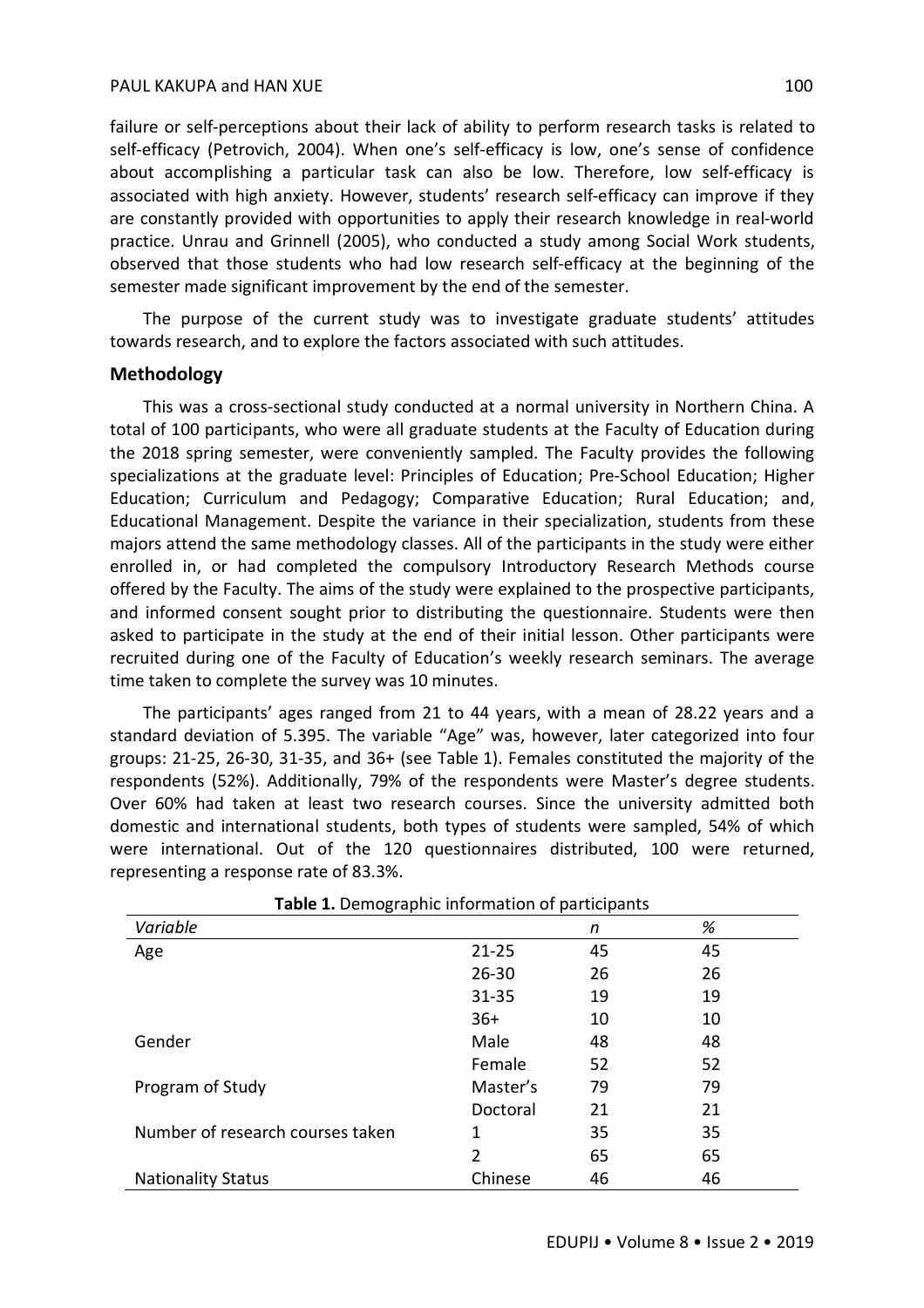|--|--|--|--|--|--|

In order to measure the dependent variable (Attitude Towards Research), the study adopted Papanastasiou's (2014) revised Attitude Towards Research (ATR) scale. The scale measures research attitude in three domains: Usefulness of Research; Anxiety about Research; and, Positive Research Disposition. The scale has 13 items in total, all measured on a seven-point, Likert-type scale ranging from 1 (strongly disagree) to 7 (strongly agree). The three subscales have been reported to have the following reliability coefficients: Usefulness of Research ( $\alpha$  = .90); Anxiety about Research ( $\alpha$  = .86); and, Positive Research Predisposition  $(\alpha = .92)$  (Papanastasiou, 2014).

For the purpose of capturing the independent variables relevant to this study, the ATR scale was modified to include a demographic section, with questions about age, gender, program of study, number of research courses taken, and nationality status (whether Chinese or other). Since the researchers were also interested in testing the relationship between research attitude and self-efficacy, Montcalm's (1999) Generalized Self-Efficacy (GSE) scale was attached to the ATR scale. The GSE scale has 10 items, with a four-point, Likert-type response format ranging from "not at all true" to "exactly true." Its internal consistency, as reported by its designer, is .844.

Descriptive statistics (range, mean, and standard deviation) were used to describe students' overall scores on the ATR scale. Mean scores and standard deviations were also conducted on each of the three dimensions of the ATR scale. Analysis of variance (ANOVA) was conducted in order to compare the students' attitude scores across all the independent variables of interest. While it was possible to run independent sample *t*-tests when comparing demographic variables with only two levels (e.g., gender), the fact that several such analyses were needed on the same dataset would have led to multiple *t*-tests being conducted –a situation that is widely known to increase the risk of committing type one error (Bryman, 2008; Creswell, 2013; Johnson & Christensen, 2017). For this reason, ANOVA was deemed suitable. Finally, the Pearson Product Moment correlation test was conducted to test the relationship between the students' ATR and generalized self-efficacy.

All of the five negatively-worded items of the "Research Anxiety" subscale of the ATR scale were reverse-coded before running the analysis. The internal reliability of the survey, as calculated by the Cronbach's alpha coefficient, revealed a considerably high internal consistency across all of the subscales: Usefulness of Research ( $\alpha$  = .711); Anxiety about Research ( $\alpha$  = .815); and, Positive Research Disposition ( $\alpha$  = .819). The self-efficacy scale yielded a Cronbach alpha of .819.

Average scores (ranging from 1 to 7) were obtained for each ATR subscale by calculating the mean of all items for each of the dimensions. The overall attitude scores were then calculated by adding all of the subscale scores together. The resulting overall attitude scores ranged from 3 to 21. Higher overall mean scores signified more positive attitudes towards research.

#### **Results**

The results of the study reveal a marked variation in the graduate students' attitudes towards research. The students' overall attitude scores ranged from 8.15 to 21.0 (*M* = 15.6, *SD* = 2.38) out of a possible range of 3 to 21. Table 2 provides a descriptive summary of the median, range, mean, and standard deviation of the ATR values. A closer look at the attitude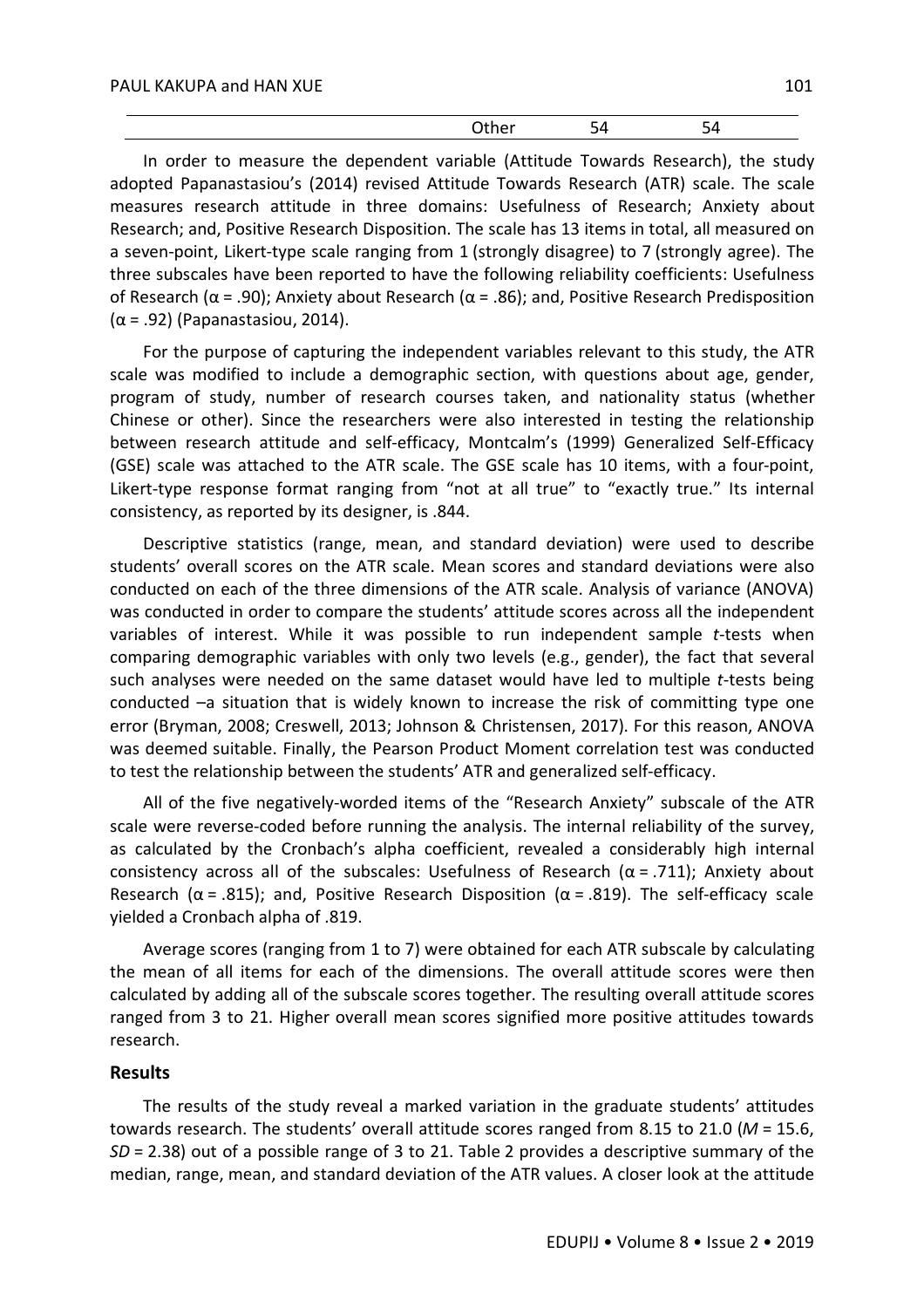scores across the three subscales reveals that students' tended to be more positive with regards to perceptions about the usefulness of research, but less positive about the ease of research courses. For instance, 93% of the respondents agreed that research was useful to their profession. The scores ranged from 3.25 to 7, with the majority of scores centered on the higher-end of the distribution (*M* = 6.25, *SD* = .78).

With regard to the ease of research, students displayed a moderate level of research anxiety. For example, over 40% agreed with statements such as, "research makes me anxious," while 35% disagreed. Additionally, as many as 48% agreed with the statement, "research courses are difficult," while only 34% disagreed. The research anxiety subscale was the least in terms of mean scores. The total scores on this subscale ranged from 1 to 7, with a mean of 4.19 and standard deviation of 1.42. The lower scores on this dimension signified higher levels of research anxiety among the respondents.

| <b>Subscale</b>                                     | Mdn  | Ra         | M    | SD   |
|-----------------------------------------------------|------|------------|------|------|
| Usefulness of Research for Professional Practice    | 6.25 | $3.25 - 7$ | 6.14 | .78  |
| ■ Research is useful for my career                  |      |            |      |      |
| Research is connected to my field of study<br>п     |      |            |      |      |
| The skills I have acquired in research will be<br>п |      |            |      |      |
| helpful to me in the future                         |      |            |      |      |
| Research should be compulsory in my<br>٠            |      |            |      |      |
| professional training                               |      |            |      |      |
| Anxiety about Research (recoded)                    | 4.20 | $1 - 7$    | 4.19 | 1.42 |
| Research courses make me anxious                    |      |            |      |      |
| Research courses scare me                           |      |            |      |      |
| Research courses are stressful                      |      |            |      |      |
| Research courses make me nervous<br>п               |      |            |      |      |
| Positive Research Predisposition                    | 5.38 | $2.75 - 7$ | 5.27 | .99  |
| Research courses are difficult                      |      |            |      |      |
| I enjoy my research course(s)                       |      |            |      |      |
| I love research courses                             |      |            |      |      |
| I find research courses interesting<br>п            |      |            |      |      |
| Research courses are pleasant                       |      |            |      |      |
| <b>Overall Attitude Towards Research Score</b>      | 15.5 | $8.15 -$   | 15.6 | 2.38 |
|                                                     |      | 21         |      |      |

#### **Table 2.** Subscale median, range and mean scores

#### *Age and ATR*

In order to establish whether or not there was a relationship between different age groups and attitudes towards research, a one-way analysis of variance was conducted. The results showed that there was no significant difference found among the different age groups, *F*(3, 96) = .828, *p* > .05. Additionally, as can be seen in Table 3, the influence of age on each of the three subscales was not established.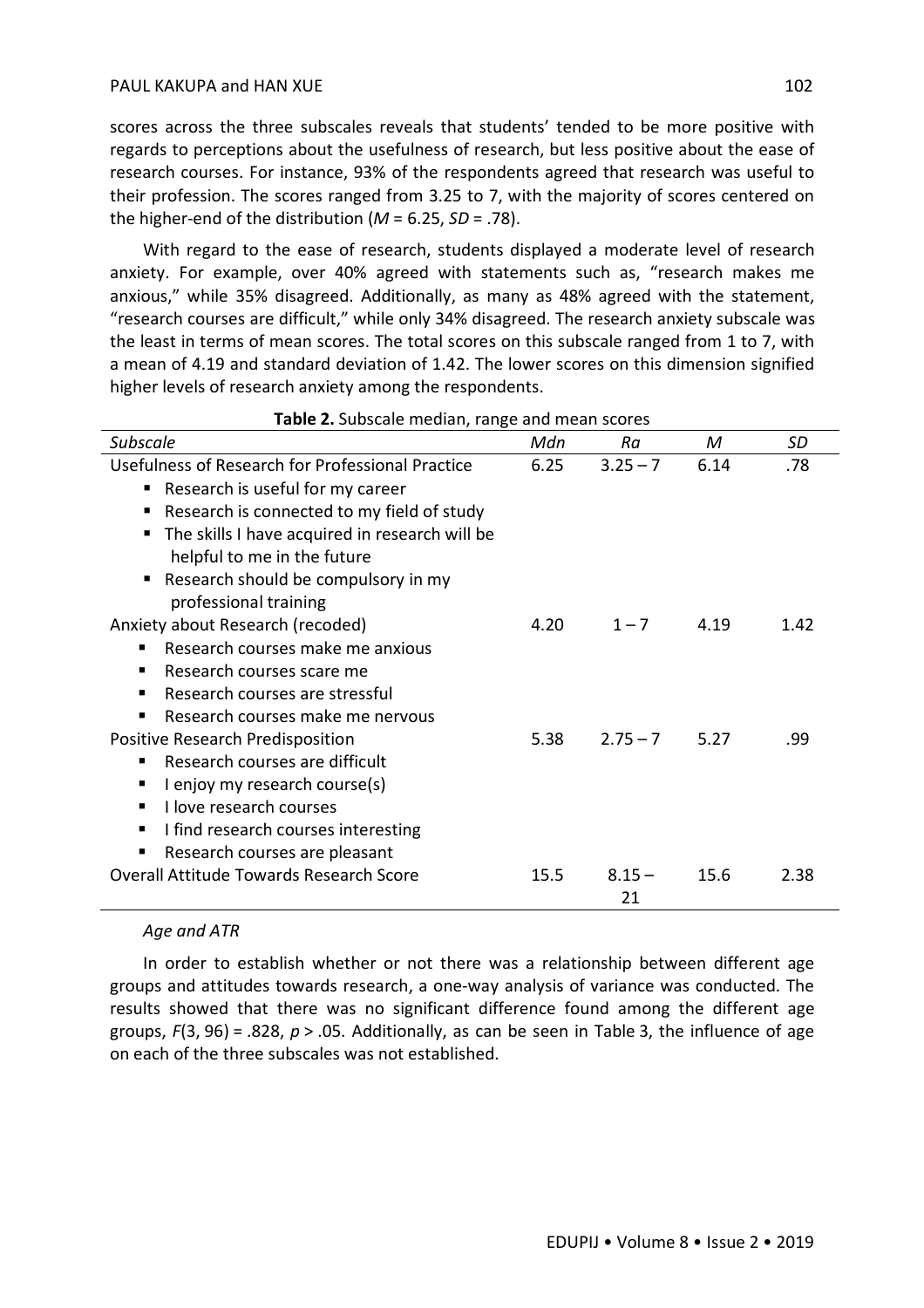|                                  |           |      | Age (years) |      |           |      |           |      |      |      |
|----------------------------------|-----------|------|-------------|------|-----------|------|-----------|------|------|------|
| Factors                          | $21 - 25$ |      | $26 - 30$   |      | $31 - 35$ |      | $36+$     |      |      |      |
|                                  | $n = 45$  |      | $n = 26$    |      | $n = 19$  |      | $n = 10$  |      |      |      |
|                                  | M         | SD   | M           | SD   | М         | SD   | М         | SD   | F    | р    |
| Usefulness of<br>Research        | 5.92      | .83  | 6.33        | .75  | 6.29      | .66  | 6.38      | .65  | 2.31 | .081 |
| Anxiety about<br>Research        | 4.19      | 1.43 | 4.29        | 1.66 | 4.15      | 1.38 | 4.04      | .89  | .085 | .968 |
| Positive Research<br>Disposition | 5.09      | 1.01 | 5.43        | .93  | 5.43      | 1.05 | 5.33      | .91  | .923 | .433 |
| <b>Overall Attitude</b>          | 15.20     | 2.48 | 16.05       | 2.33 | 15.87     | 2.59 | 15.7<br>4 | 1.52 | .828 | .482 |

**Table 3.** Age differences in Attitudes towards Research

#### *Gender and ATR*

In terms of the relationship between gender and attitudes, Table 4 shows that males had more positive research dispositions than females, *F*(1, 98) = 18.16, *p* < .05. However, there was no significant gender difference in the overall ATR mean scores, *F*(1, 98) = 2.86, *p* > .05.

| Table 4. Gender differences in Attitudes towards Research |  |  |  |
|-----------------------------------------------------------|--|--|--|
|-----------------------------------------------------------|--|--|--|

|                               |          |      | Gender         |           |       |         |       |         |
|-------------------------------|----------|------|----------------|-----------|-------|---------|-------|---------|
| Factors                       | Males    |      | <b>Females</b> |           |       |         |       |         |
|                               | $n = 48$ |      | $n = 52$       |           |       |         |       |         |
|                               | M        | SD   | M              | <b>SD</b> | MS    | df      | F     | р       |
| Usefulness of Research        | 6.29     | .67  | 6.00           | .847      | 2.05  | 98      | 3.49  | .065    |
| Anxiety about Research        | 4.05     | 1.39 | 4.32           | 1.46      | 1.77  | 1<br>98 | .870  | .353    |
| Positive Research Disposition | 5.67     | .86  | 4.89           | .96       | 15.10 | 1<br>98 | 18.16 | .000047 |
| <b>Overall Attitude Score</b> | 16.02    | 2.11 | 15.22          | 2.56      | 15.91 | 1<br>98 | 2.86  | .094    |

\* means *p* < .05

#### *Study Program and ATR*

Analyses were also conducted to see if the program of study (whether Master's or Doctoral) had any effect on students' attitude towards research. From Table 5, it can be deduced that there was a significant difference in the research anxiety levels of Doctoral and Master's degree levels students. Since all of the items in this subscale were reverse-coded, higher mean scores represent lower anxiety levels. In this case, Master's degree students had significantly higher levels of anxiety than Doctoral students, *F*(1, 98) = 4.71, *p* < .05. In addition, the overall attitude scores across all subscales indicate that Doctoral students had more favorable attitudes towards research than their Master's degree counterparts, *F*(1, 98) = 5.77, *p* < .05.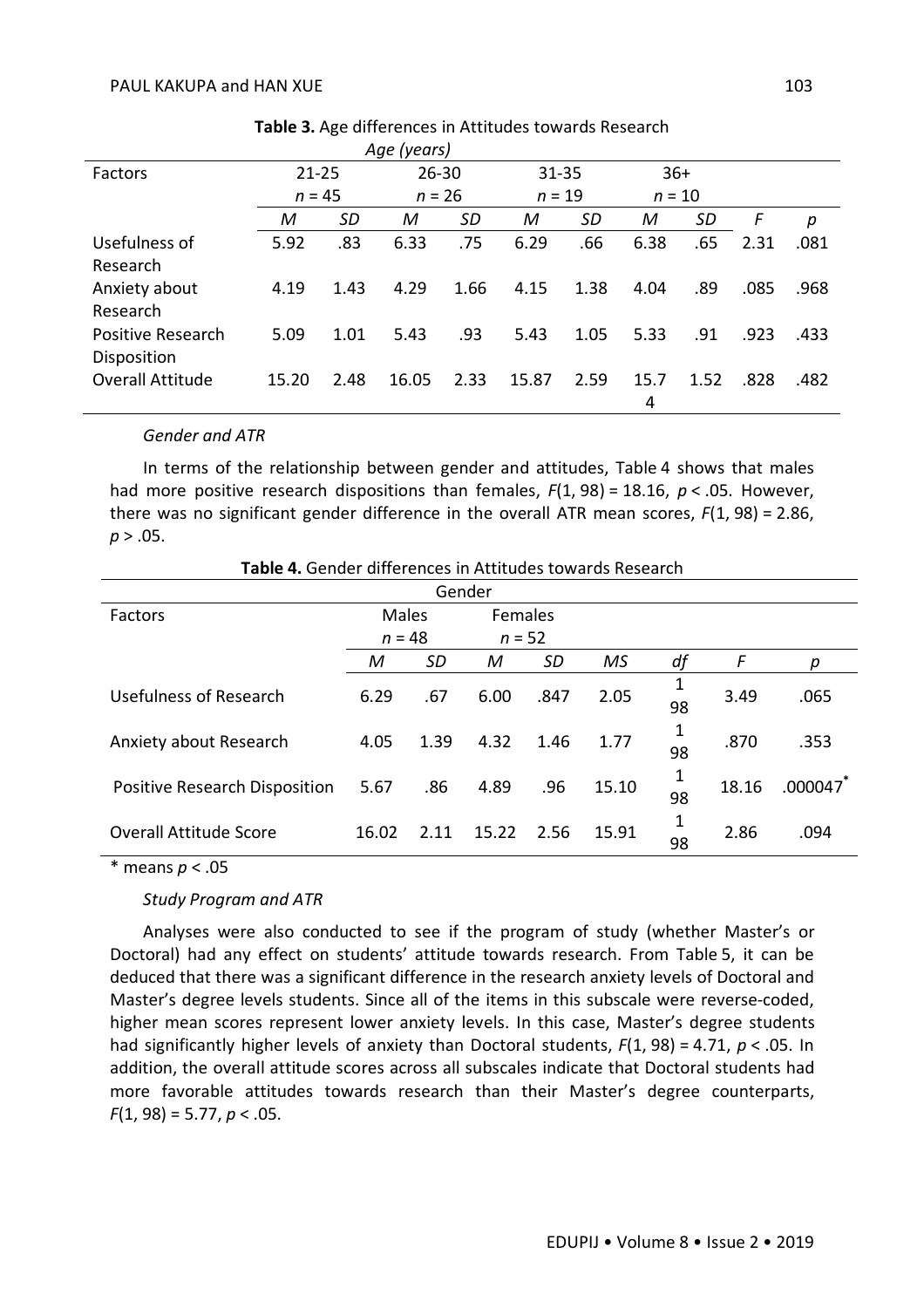| <b>Table 5.</b> Flugialli of study and attitudes towards research |          |      |          |      |       |         |       |         |
|-------------------------------------------------------------------|----------|------|----------|------|-------|---------|-------|---------|
| Factors                                                           | Master's |      | Doctoral |      |       |         |       |         |
|                                                                   | $n = 79$ |      | $n = 21$ |      |       |         |       |         |
|                                                                   | М        | SD   | М        | SD   | MS    | df      | F     | р       |
| Usefulness of Research                                            | 6.07     | .81  | 6.42     | .58  | 2.00  | 98      | 3.396 | .068    |
| Anxiety about Research                                            | 4.04     | 1.43 | 4.78     | 1.26 | 9.21  | 1<br>98 | 4.71  | $.032*$ |
| Positive Research Disposition                                     | 5.21     | 1.05 | 5.49     | .68  | 1.29  | 1<br>98 | 1.331 | .251    |
| <b>Overall Attitude Score</b>                                     | 15.31    | 2.41 | 16.69    | 1.97 | 31.19 | 1<br>98 | 5.77  | $.018*$ |

**Table 5.** Program of study and attitudes towards research

\* means *p* < .05

*Nationality Status and ATR*

Comparisons were made between Chinese and respondents of other nationalities in terms of their attitudes towards research. While this comparison has no theoretical basis, the researchers attempted to establish whether or not there could be cultural differences between Chinese students and their counterparts, who were predominantly from Africa and Asia, particularly Pakistan. While all of the Chinese respondents were self-paying students, the international students were all scholarship recipients. The results showed a significant difference in the perceptions about research usefulness, as well as positive research disposition subscales, *F*(1, 98) = 10.17, *p* < .05 and *F*(1, 98) = 5.52, *p* < .05, respectively. However, in overall terms, there was no statistically significant difference found between the Chinese and international students in their attitude towards research, *F*(1, 98) = 3.52, *p* > .05 (see Table 6).

**Table 6.** Nationality status and attitudes towards research

| Factors                       | Chinese  |      | Other    |           |       |         |        |            |
|-------------------------------|----------|------|----------|-----------|-------|---------|--------|------------|
|                               | $n = 46$ |      | $n = 54$ |           |       |         |        |            |
|                               | M        | SD   | M        | <b>SD</b> | MS    | df      | F      | р          |
| Usefulness of Research        | 5.89     | .88  | 6.36     | .60       | 5.61  | 1<br>98 | 10.173 | $.002^{*}$ |
| Anxiety about Research        | 4.22     | 1.50 | 4.17     | 1.37      | .05   | 98      | .026   | .873       |
| Positive Research Disposition | 5.02     | 1.05 | 5.48     | .89       | 5.15  | 98      | 5.517  | .021       |
| <b>Overall Attitude Score</b> | 15.13    | 2.73 | 16.01    | 1.98      | 19.42 | 98      | 3.515  | .064       |

\* means *p* < .05

#### *Number of research courses taken and attitudes towards research*

Table 7 describes the relationship between number of research courses taken and students' attitude towards research. Two groups of students were compared; those who reported zero to one course, and those who indicated two or more courses. While there was no significant difference found between the two groups in terms of overall mean attitudes (*F*(1, 98) = 1.033, *p* > .05), there was a significant difference found between the groups with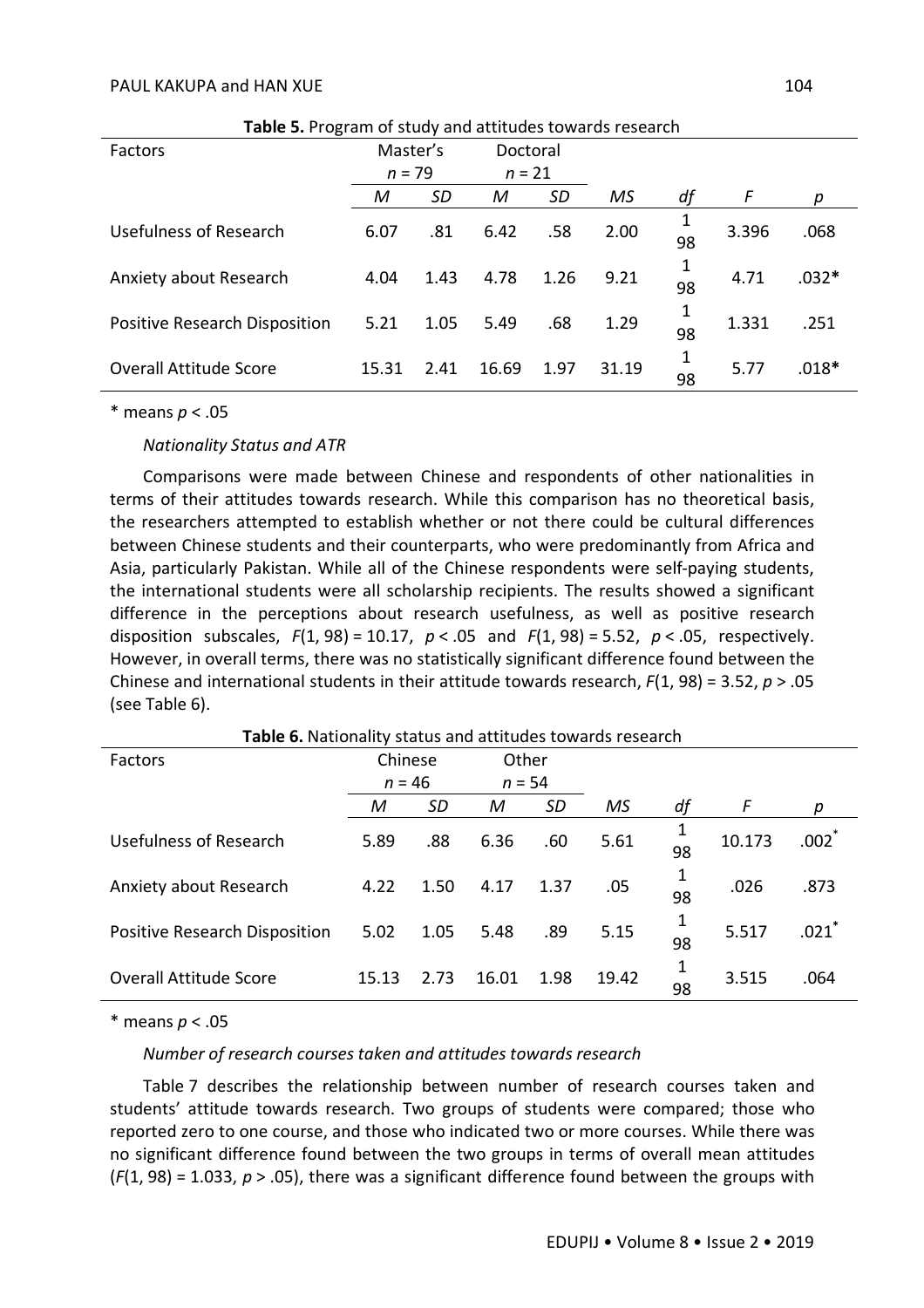regard to research anxiety. Those who had previously taken two or more research courses, generally, had lower research anxiety than those who had only taken one course or none at all (*F*(1, 98) = 9.084, *p* < .05).

| <b>Table 7.</b> Number of research courses and attitudes towards research |          |      |          |           |           |         |       |                     |
|---------------------------------------------------------------------------|----------|------|----------|-----------|-----------|---------|-------|---------------------|
| <b>Number of Courses</b>                                                  |          |      |          |           |           |         |       |                     |
| Factors                                                                   | $0 - 1$  |      | $2+$     |           |           |         |       |                     |
|                                                                           | $n = 35$ |      | $n = 65$ |           |           |         |       |                     |
|                                                                           | М        | SD   | M        | <b>SD</b> | <b>MS</b> | df      | F     | р                   |
| Usefulness of Research                                                    | 6.27     | .74  | 6.07     | .79       | .90       | 1<br>98 | 1.493 | .225                |
| Anxiety about Research                                                    | 3.63     | 1.33 | 4.50     | 1.39      | 17.04     | 1<br>98 | 9.084 | $.003$ <sup>*</sup> |
| Positive Research Disposition                                             | 5.37     | 1.06 | 5.21     | .95       | .58       | 1<br>98 | .594  | .443                |
| <b>Overall Attitude Score</b>                                             | 15.27    | 2.26 | 15.78    | 2.44      | 5.85      | 1<br>98 | 1.033 | .312                |

| Table 7. Number of research courses and attitudes towards research |
|--------------------------------------------------------------------|
|--------------------------------------------------------------------|

\*means *p* < .05

### *Generalized self-efficacy and ATR*

Based on the literature, an attempt was made to examine the relationship between selfefficacy and attitude towards research. The results in Table 8 show that generalized selfefficacy has a significant positive relationship with each of the three dimensions of the ATR scale, including the overall ATR score. The Pearson Product Moment correlation coefficient (*r*) of the relationship between students' generalized self-efficacy and the overall attitude towards research was .455, *p* < .05.

|                                  | <b>Table of</b> Ochiclandca Schi childaey and attitudes to Mards research |               |          |             |           |
|----------------------------------|---------------------------------------------------------------------------|---------------|----------|-------------|-----------|
|                                  |                                                                           | Usefulness of | Anxiety  | Positive    | Total     |
|                                  |                                                                           | Research      | about    | Research    | Attitude  |
|                                  |                                                                           |               | Research | Disposition | Score     |
|                                  | <b>Pearson Correlation</b>                                                | **<br>.483    | .207     | $.420^{**}$ | $.455***$ |
| Generalized Self Sig. (2-tailed) |                                                                           | .000          | .039     | .000        | .000      |
| Efficacy                         |                                                                           | 100           | 100      | 100         | 100       |

**Table 8.** Generalized self-efficacy and attitudes towards research

Note: \*\* Correlation is significant at the .01 level (2-tailed)

\* Correlation is significant at the .05 level (2-tailed)

## **Discussion**

This study aimed at investigating graduate students' attitude towards research at a normal university in China. In addition to focusing on the overall attitude scores, the study examined students' scores on the individual dimensions of the Revised Attitude towards Research (R-ATR) scale –Usefulness of Research, Anxiety about Research, and Positive Research Disposition (Papanastasiou, 2014). In uncovering the students' research attitudes, the study sought to understand the role of selected demographic variables as well as generalized self-efficacy in influencing these attitudes. In general, the study established that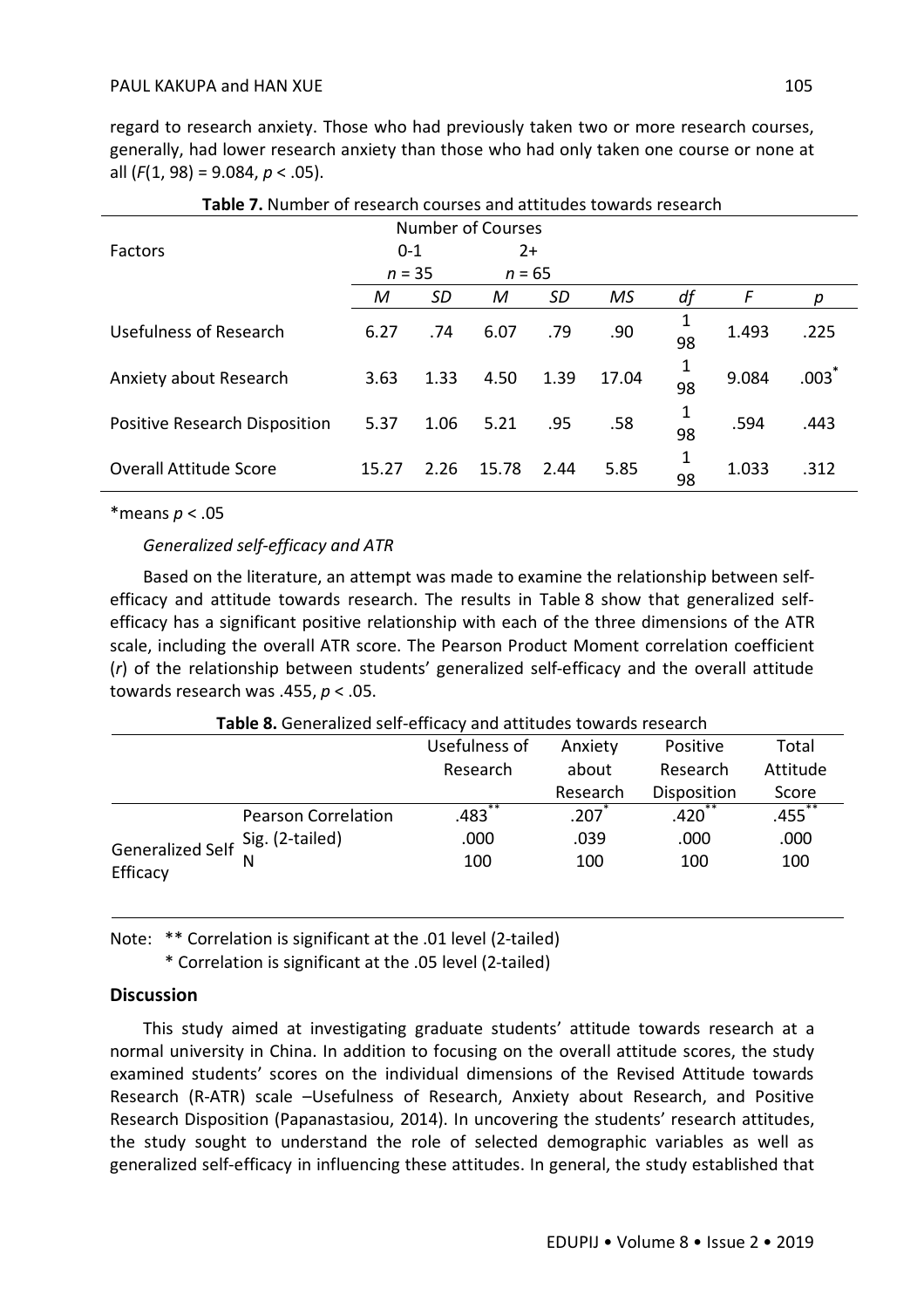the attitudes of students were moderately positive. However, there were a number of variations observed, both within the dimensions of the attitude scale and between subject groups. First, the Anxiety about Research dimension had the lowest mean score compared to the other two dimensions. Since all of the items on this subscale were reverse-coded, a relatively lower mean score observed in this study indicates high anxiety towards research. This finding corroborates previous studies which found that students often felt stressed and anxious about statistics and research courses, in general (Forte, 1995; Green et al., 2001; Onwuegbuzie & Wilson, 2003; Papanastasiou, 2005; Wells, 2006). The high anxiety levels recorded point to the need for continued demystification of research among graduate students.

The study's first hypothesis was that there would be a significant difference in research attitudes of students from different age groups. This was, however, not supported. Despite other studies finding a relationship between age and attitudes towards research (Williams & Coles, 2003), the current study did not find any significant differences among the age groups examined. The possible explanation for this is that age may not be a profoundly important factor at the graduate level, since students at this level are arguably, all fully matured. Age may therefore, be less of a significant factor in influencing their attitudes.

The second hypothesis was that gender would significantly influence the students' attitude towards research. This again was not supported, as the overall mean attitude scores of males and females were not found to be significantly different. Interestingly, the study found that males had significantly more positive research predispositions than females. While many studies which found a connection between gender and research attitude usually used unbalanced samples (e.g., Onwuegbuzie, 2000; Papanastasiou, 2005), the gender balance in this study was almost equally balanced (48 males: 52 females). Therefore, the observed differences echo Wilson's (1998) and Williams and Coles' (2003) findings that females may be generally, less enthusiastic about research than males.

In terms of the program of study, Master's degree students were found to have less positive attitudes towards research, but were more anxious about research than their Doctoral counterparts. Familiarity with the research process may explain the Doctoral students' low anxiety levels and more positive research attitudes. Williams and Coles (2003) found that research experience can influence attitudes towards research, as those who have conducted research before tend to be more positive. Besides, Doctoral students are often individuals preparing for university careers in teaching and research, or are already in junior academic roles in the research profession, and as such, they may already have an affinity for research. However, in the context of this study, this conclusion should be taken with caution since our sample was dominated by Master's degree students, with Doctoral students only accounting for 21% of the total sample.

The hypothesis that the Chinese and international students may have different attitudes towards research was not supported. However, there were interesting findings on two of the ATR subscales. International students perceived the usefulness of research more positively than their Chinese counterparts. At the same time, international students demonstrated more positive research dispositions than the Chinese students. However, further research is needed to ascertain the reasoning behind the relatively low interest in research shown among the Chinese sample. Qualitative data could help provide more context in this regard.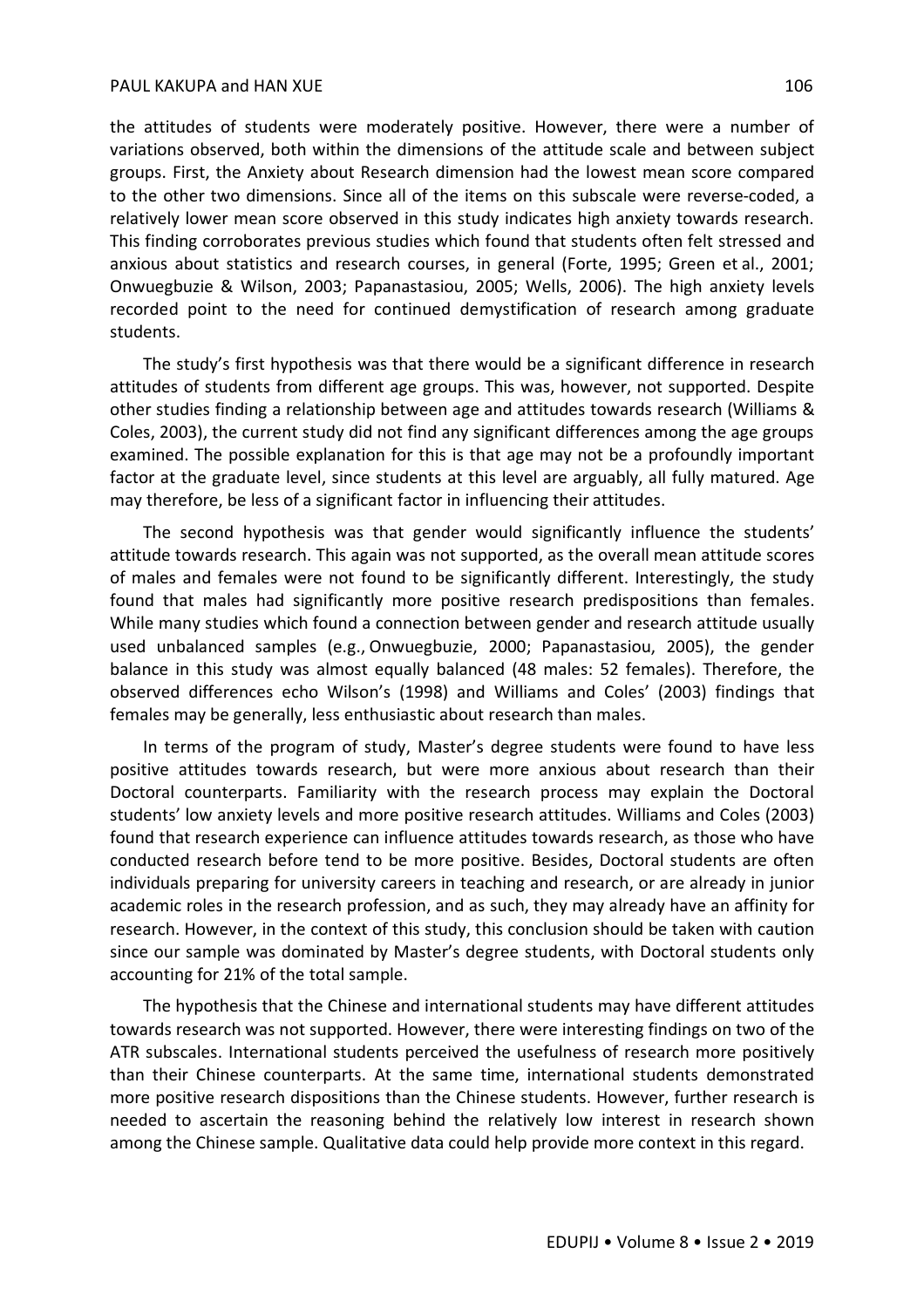#### PAUL KAKUPA and HAN XUE 107

Furthermore, a significant relationship was found between research anxiety level and the number of research courses taken. Students who reported having taken two or more research-related courses had lower anxiety levels than those who either took one course or none at all. While the number of research-related courses taken may affect anxiety (Bolin et al., 2012), this variable did not appear to influence the overall research attitude. There was no significant difference in the overall attitudes of students with regard to the number of research courses taken.

Finally, the study examined the association between graduate students' perceived generalized self-efficacy and their attitudes towards research. A significant positive correlation was found between the two variables. This means that when students' selfefficacy was found to be high, their research attitude was equally more positive. Bolin et al. (2012) also argued that students with high self-esteem develop more research interest, and are less anxious about research. The implication of this finding is that instructors should endeavor to promote high research self-efficacy among their students. This can be done by not rushing through a course syllabus, but rather, implementing realistic expectations which allow students to build confidence, as they systematically move from the known to the unknown (Montcalm, 1999).

This study concludes that there is a need to address research anxiety among graduate students, since it can be a significant barrier to effective learning and acquisition of research skills. While the overall picture of students' attitude to research does not seem to raise any concern, a closer analysis of the subscales reveal that a significant number of graduate students dread research. The most affected were the Master's degree students, most of whom had little or no previous experience with research. To allay students' fears towards research, there is a need to create a supportive and friendly environment which can promote a culture of research among students, and allow them to develop research selfefficacy.

While most of the respondents acknowledged the usefulness of research, this may not be an indication that they personally like and identify with research. Rather, it may be that the acknowledgement was made in light of the fact that research was a mandatory requirement for completion of their graduate studies. This may actually, explain why this study's findings (with regard to research usefulness and anxiety) contradicted those of Bolin et al. (2012), who found that when students perceived research to be useful to them, their research anxiety decreased. In the current study, the opposite seems to have been the case.

#### **Limitations and Suggestions for Future Research**

The current study could have benefited from the use of a mixed methods approach. For instance, the subscale results raised a number of issues which may have been followed up by interviews in order to provide more insight. In the absence of qualitative data, it is difficult to explain why, for example, students would have positive research dispositions, but still report fear and anxiety about research. Future studies should consider collecting both qualitative and quantitative data, so as to ensure both breadth and depth to their findings.

Another limitation was the small sample used –making generalizations to other universities, let alone other faculties, significantly unreliable. Nevertheless, despite this shortcoming, the current study has provided useful insights about research attitudes, which other studies can build upon. Using much larger and more diverse samples, future studies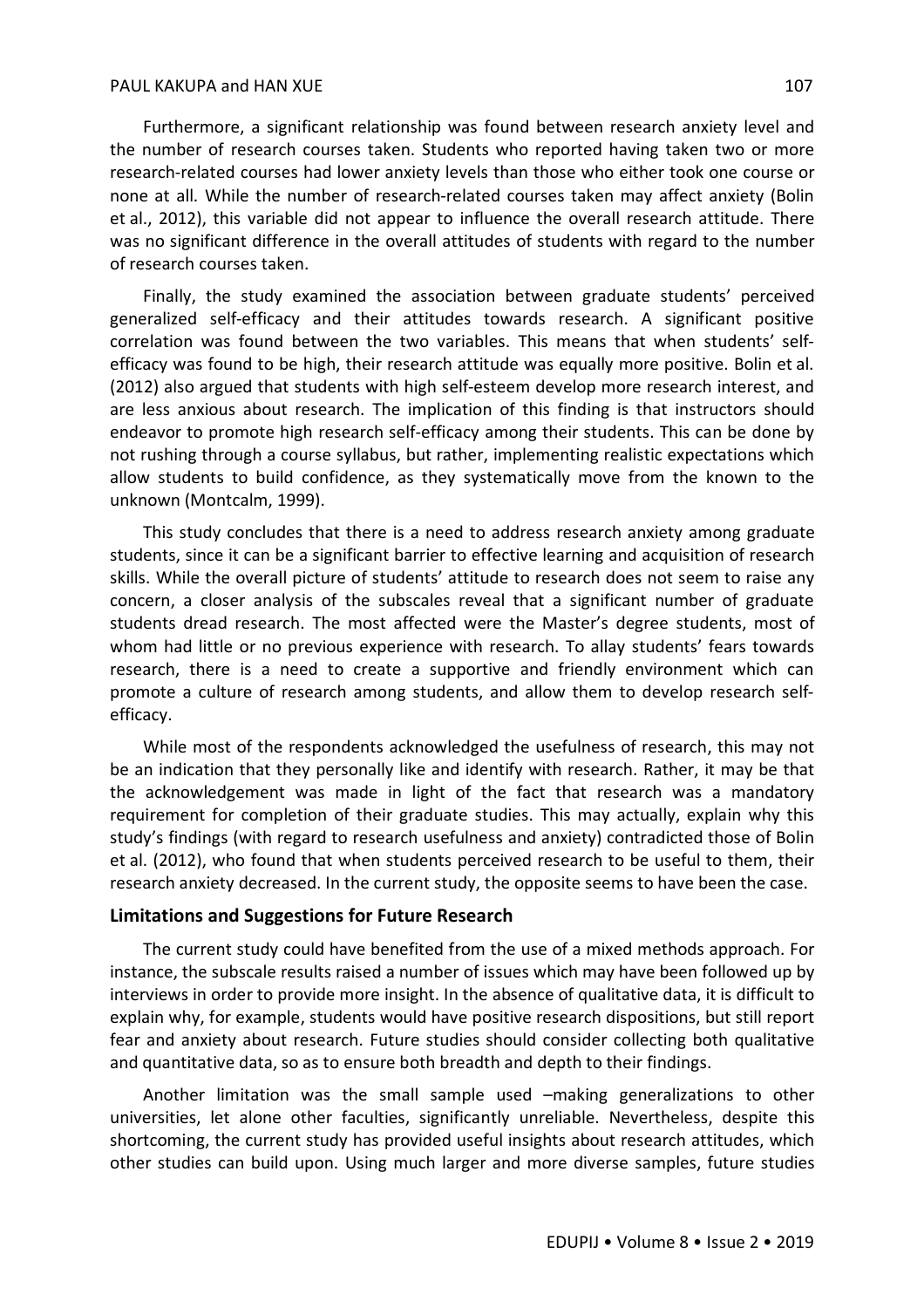can go farther, and explore whether or not cultural differences exist in attitudes towards research, especially in multicultural contexts.

Furthermore, longitudinal collection of data is suggested in order to keep track of the changes in attitudes. For example, it can be more helpful to determine baseline attitude levels of students before and after attending a research methods course. Such a design may provide not only information about the students' attitudes, but also the relative effectiveness of instructional methods.

## **Notes**

Corresponding author: PAUL KAKUPA

## **References**

Bolin, B., Lee, K. H., GlenMaye, L. F., & Yoon, D. P. (2012). Impact of Research Orientation on Attitudes Toward Research of Social Work Students. *Journal of Social Work Education, 48*(2), 223-243.

Bryman, A. (2008). *Social Research Methods.* Oxford: Oxford University Press.

- Creswell, J. W. (2013). *Research design: Qualitative, quantitative, and mixed methods approaches*. New York: Sage Publications.
- Elmore, P. B., & Lewis, E. L. (1991, April). *Statistics and computer attitudes and achievement of students enrolled in applied statistics: Effect of computer laboratory*. Paper presented at the annual meeting of the American Educational Research Association, Chicago, IL.
- Forte, J. (1995). Teaching statistics without sadistics. *Journal of Social Work Education, 31*(2), 204-308.
- Green, R. G., Bretzin, A., Leininger, G., & Stauffer, R. (2001). Research learning attributes of graduate students in social work, psychology, and business. *Journal of Social Work Education, 37*(2), 333-341.
- Johnson, B., & Christensen, L. (2017). *Educational Research: Quantitative, Qualitative and Mixed Approaches*. Los Angeles: Sage.
- Korkmaz, A., Cole, J. S., & Buckley, J. A. (2010, April-May). *The effects of undergraduate*  research experience for STEM majors: A longitudinal study. Paper presented at the annual meeting of the American Educational Research Association Conference, Denver: CO.
- Lazar, A. (1991). Faculty, practitioner, and student attitudes toward research. *Journal of Social Work Education, 27*(1), 34-40.
- Ma, X. (1995). Factor structure of attitudes toward mathematics among high, average, and low achieving high school senior students in the Dominican Republic. *Focus on Learning Problems in Mathematics, 17*(4), 20-35.
- Maschi, T., Bradley, C., Youdin, R., Killian, M. L., Cleaveland, C., & Barbera, R. A. (2007). Social work students and the research process: Exploring the thinking, feeling, and doing of research. *Journal of Baccalaureate Social Work, 13*(1)*,* 1-12.
- Monahan, T.C. (1994, February). *The usefulness and motivational value of research methods courses for education professionals.* Paper presented at the annual meeting of the Eastern Educational Research Association, Sarasota, FL.
- Montcalm, D. M. (1999). Applying Bandura's theory of self- efficacy to the teaching of research. *Journal of Teaching in Social Work, 19*(1/2), 93-107.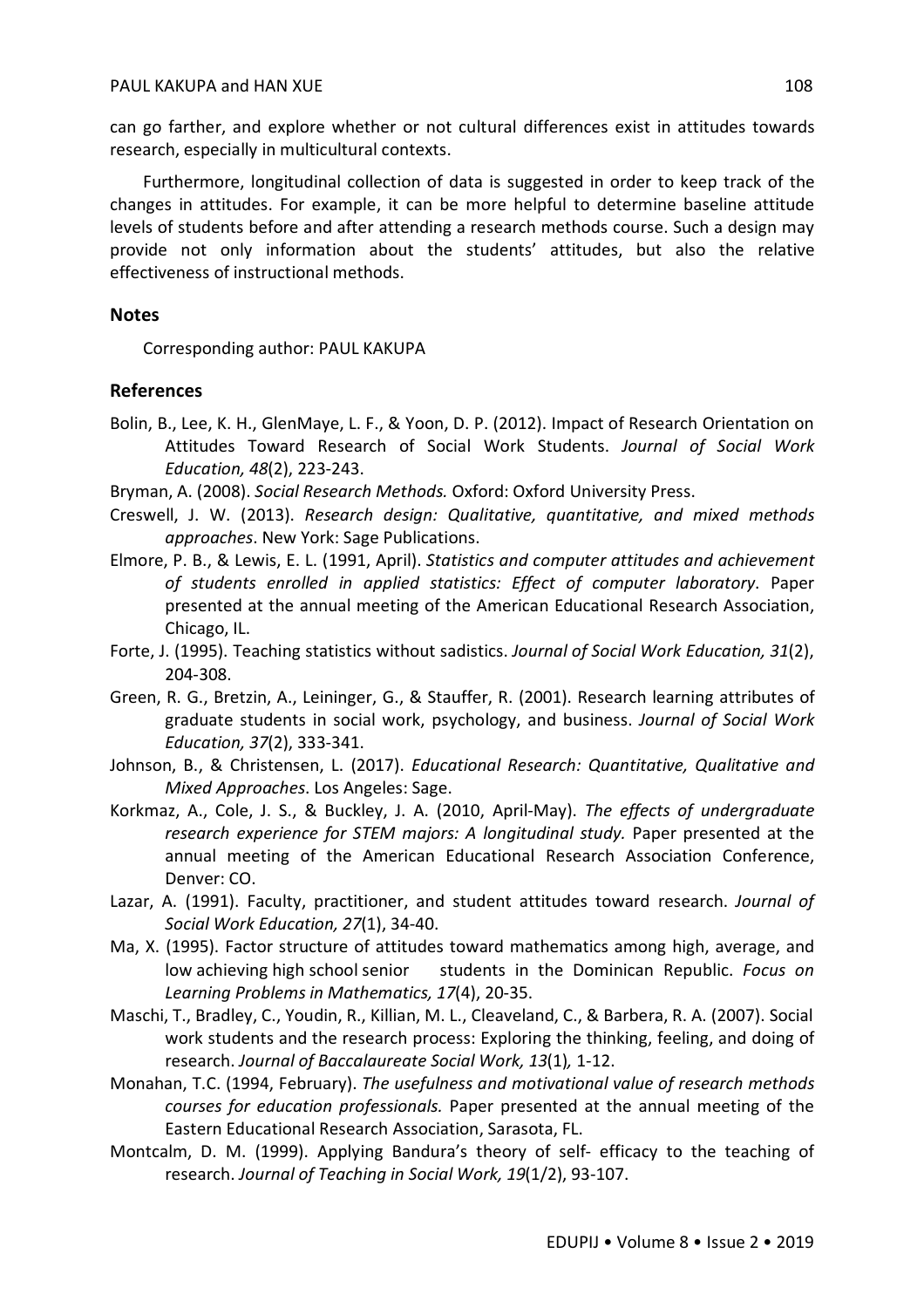- Moore, L. S., & Avant, F. (2008). Strengthening undergraduate social work research: Models and strategies. *Social Work Research, 32*(4), 231-235.
- Morris, T. (1992). Teaching social workers research methods: orthodox doctrine, heresy, or an atheistic compromise. *Journal of Teaching in Social Work, 6*(1), 41-62.
- Murtonen, M. (2005). University students' research orientations: Do negative attitudes exist toward quantitative methods? *Scandinavian Journal of Educational Research, 49*(3), 263-280.
- Nasser, F. M. (2004). Structural model of the effects of cognitive and affective factors on the achievement of Arabic-speaking pre-service teachers in introductory statistics. *Journal of Statistics Education, 12*(1). Retrieved from www.amstat.org/publications/jse/v12n1/nasser.html.
- Onwuegbuzie, A. J. (2000). Attitudes toward statistics assessments. *Assessment & Evaluation in Higher Education, 25*(4), 325-343.
- Onwuegbuzie, A. J. (2003). Modeling statistics achievement among graduate students. *Educational and psychological measurement, 63*(6), 1020-1038.
- Onwuegbuzie, A. J., & Wilson, V. A. (2003). Statistics anxiety: nature, etiology, antecedents, effects and treatments- a comprehensive review of the literature. *Teaching in Higher Education, 8*(2), 195-209.
- Pan, W., & Tang, M. (2004, April). *Students' perspectives on factors of statistics anxiety and intervention strategies.* Paper presented at the American Educational Research Association Conference, San Diego, CA.
- Papanastasiou, E. C.(2005). Factor structure of the "attitudes toward research" scale. *Statistics Education Research Journal, 4*(1), 16-26. Available at http://www.stat.auckland.ac.nz/serj.
- Papanastasiou, E. C. (2014). Revised-Attitudes Toward Research Scale (R-ATR): A First Look at its Psychometric Properties. *Journal of Research in Education, 24*(2), 146-159*.*
- Papanastasiou, E. C., & Zembylas, M. (2008) Anxiety in undergraduate research methods courses: its nature and implications, *International Journal of Research* & *Method in Education, 31*(2), 155-167.
- Petrovich, A. (2004). Using self-efficacy theory in social work teaching. *Journal of Social Work Education, 40*(3), 429-443.
- Rabatin, J., & Keltz, L. B. (2002). Generalized anxiety and panic disorder. *The Western Journal of Medicine*, *176*(3), 164-168.
- Rezaei, M., & Zamani-Miandashti, N. (2013). The Relationship between Research Selfefficacy, Research Anxiety and Attitude toward Research: A Study of Agricultural Graduate Students. *Journal of Educational and Instructional Studies in the World, 3*(4), 69-78.
- Roberts, D. M., & Bilderback, E. W. (1980). Reliability and validity of a Statistics Attitude Survey. *Educational and Psychological Measurement, 40*(1), 235-238.
- Royce, D., & Rompf, E. (1992). Math anxiety: A comparison of social work and non-social work students. *Journal of Social Work Education, 28*(3), 270-278.
- Rubin, A., & Babbie, E. R. (2011). *Research methods for social work*. Belmont, CA: Brooks/Cole Cengage.
- Russel, S. H., Hancock, M. P., & McCullough, J. (2007). Benefits of undergraduate research experiences. *Science*, *316*(5824), 548-549. Retrieved from www.sciencemag.org.